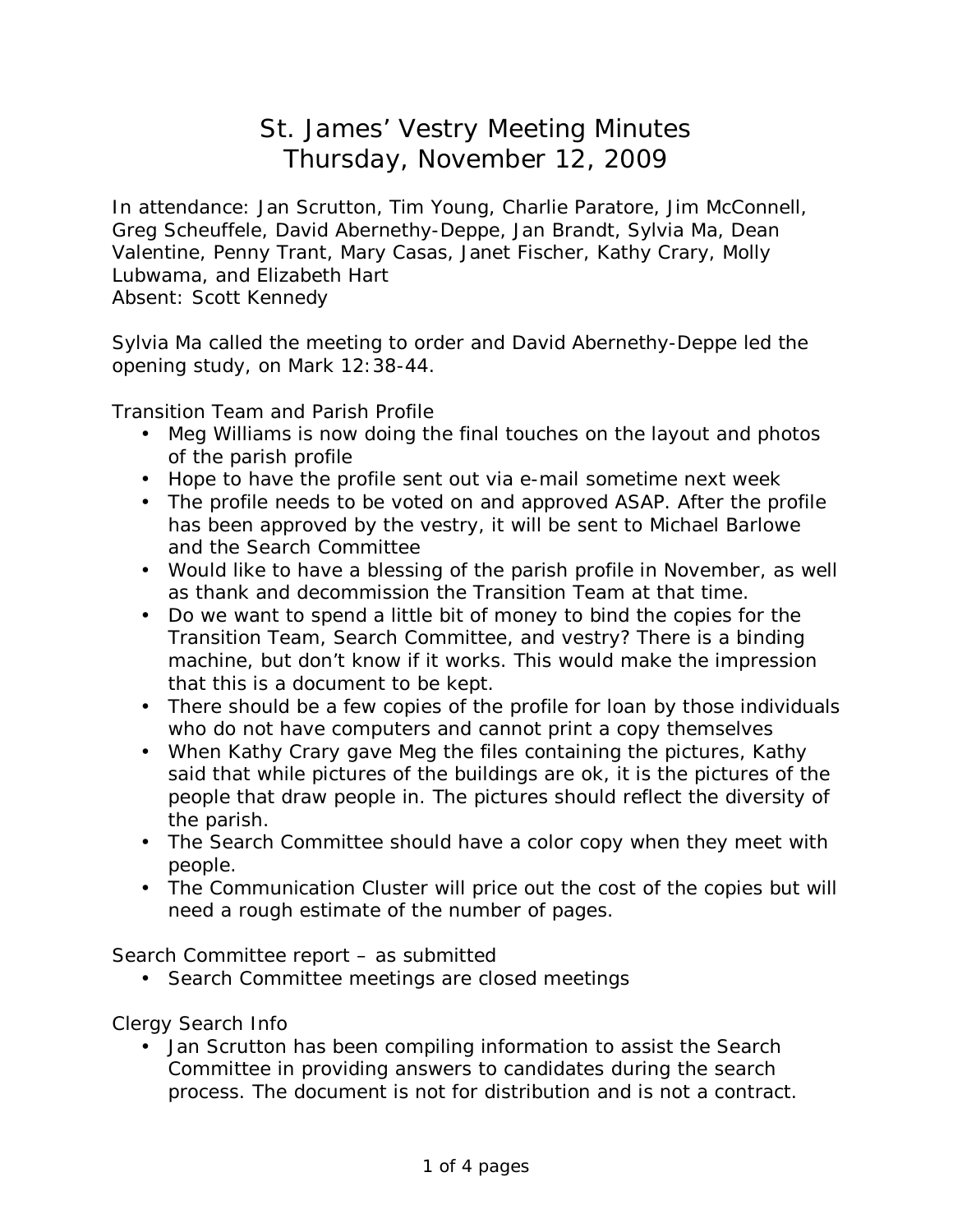- Topics to be included are responsibilities, skills/attributes, benefits, and miscellaneous.
- Some point to consider:
	- o Under responsibilities: 1. Accountability of the clergy to the vestry/wardens on a monthly basis – what the clergy did during the month (without naming names), 2. Annual evaluation with wardens, 3. Monthly articles for the newsletter, 4. Hiring of the paid staff to be done with prior approval of the vestry
	- o Under benefits: 1. Need to find out if the cost of spouse/family coverage should be covered. Jan S. will ask Michael Barlowe, 2. Need to be specific regarding vacation days – for example, specifying the number of Sundays off
	- o Under miscellaneous: 1. Clergy discretionary fund is audited annually. It is based on the needs of others, not on the needs of the clergy. "Alms for the poor" is the historical premise.
- At some point next year the vestry will have to develop a contract and letter of agreement.

## Calendar

November 14, 2009: Confirmation at Grace Cathedral. Confirmands should arrive no later than 10:00. People attending should arrive no later than 10:30. Laura Winter will "shepherd" the confirmands. Bruce Roberts will carry the banner. Tour of the cathedral is at 1:30 November 15, 2009: Nominating Committee meeting November 20-27, 2009: Jan Brandt is out of the office November 25-29, 2009: Kathy Crary is on vacation November 29, 2009: Advent Lessons and Carols at both services

## Book Sale

- Book Sale is scheduled for December 6, 2009 from 9 am to 1 pm
- Asking vestry to commit an hour or two to sorting books. Fiction should be alphabetical by author. Please commit between now and December  $4^{\text{th}}$ .
- Cost of books: \$2/hardcover, \$1/paperback
- December  $5<sup>th</sup>$  at 3 pm there will be a Book Sale set-up party. Tables will be set up in the parish hall, with overflow in EB1. There is a Preview Sale from 5 to 6 pm after all the books are set out for those who help. Pizza will be provided for workers after the set-up.
- Sylvia Ma will have flyers available for posting. Communications will provide publicity. We already have a banner.

McCutcheon Concert

- Committee meeting is November 19, 2009
- More help is needed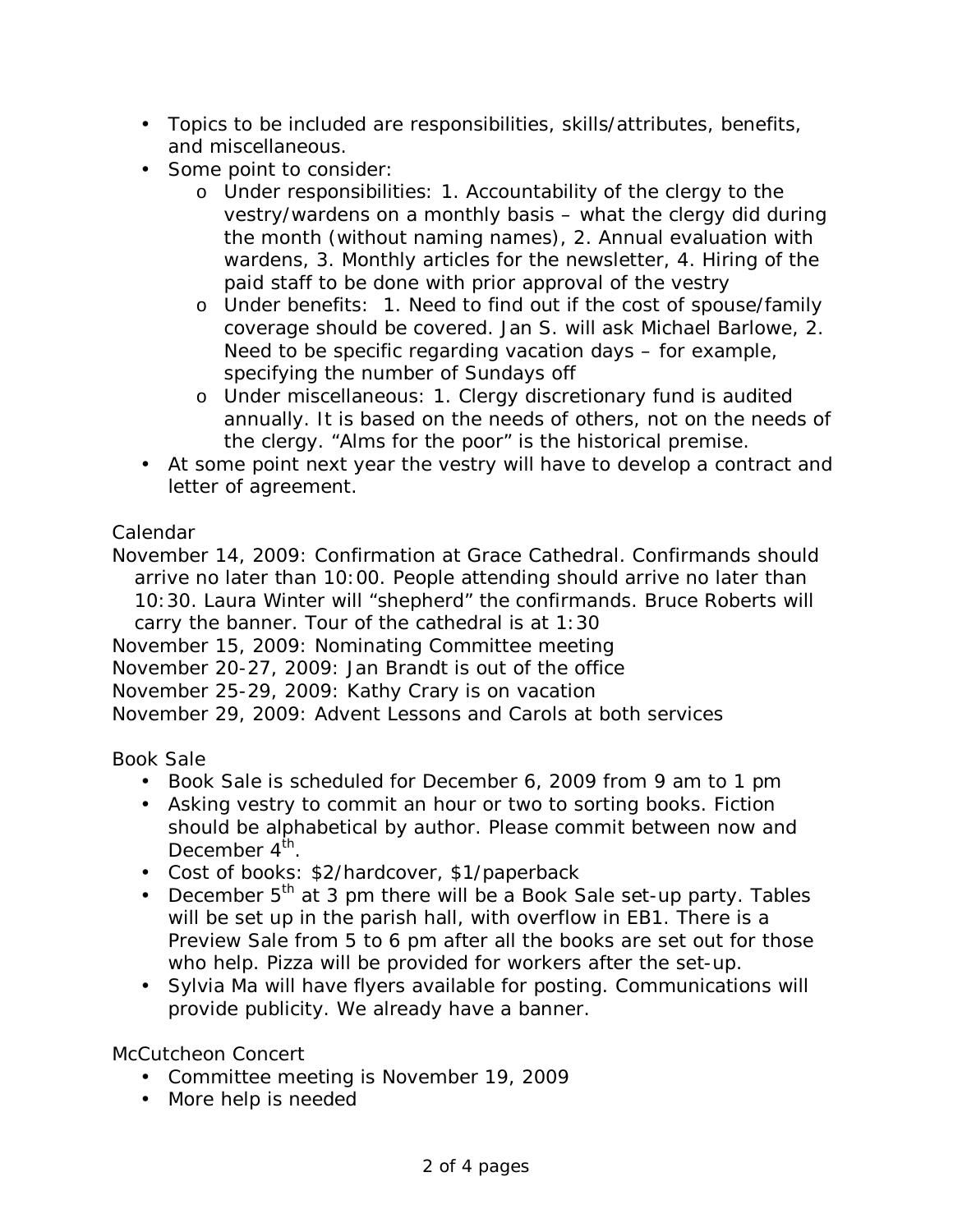The October 8, 2009 Vestry Meeting Minutes were approved as presented.

Cluster Reports

Lead Team

- Thanks for helping with the inventory
- Janet Fischer is preparing a Vestry Handbook to provide basic information for the new people coming on the vestry. Safety information should probably be included. Need input from all vestry members

**Facilities** 

• Doorknob on the room on the outside corner of the Little Church where the Memorial Garden tools are kept has slipped in the lock. The lock needs to be replaced rather than repaired.

Social Ministries and Congregational Care – as submitted

Worship and Christian Formation

• Cinema St. J was a lot of fun for both the Youth Group as well as the Winter Relief kids

Communication and Evangelism

- One of the large banners was badly ripped up and needs to be replaced.
- Motion was made to spend up to \$300 from Special Interest-Evangelism to purchase a new banner. Moved and seconded. Motion passed.
- A parishioner has let us know that Staples warehouse is donating a lot of products to nonprofits. They have a pallet of toilet paper to donate. We are interested.

Parish Life

• Had a good time with pumpkin decorating. Have co-chairs for next year's party.

Financial Reports

- We are sliding behind operating pledges budgeted vs. received. Also falling behind with building pledges.
- We are \$41,506 behind in pledges, but we are spending money carefully
- Women's Day of Renewal is not behind check has come in November
- Approximately \$1300 was raised for Episcopal Relief and Development.